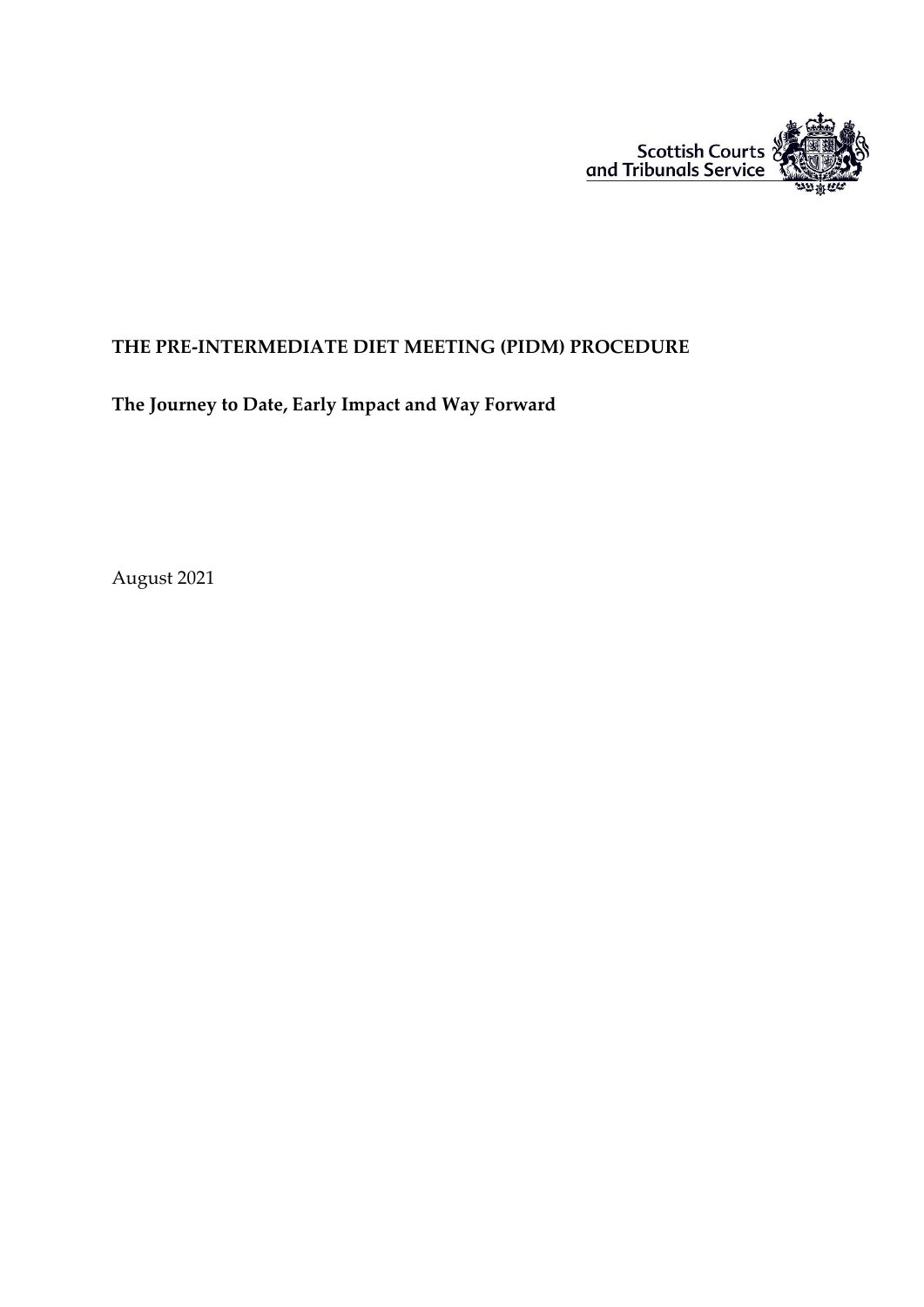### **CONTENTS:**

FOREWORD

INTRODUCTION

Part 1 – The PIDM Journey

Part 2 – PIDM Performance and Early Impact

Part 3 – Opportunities for Further Improvement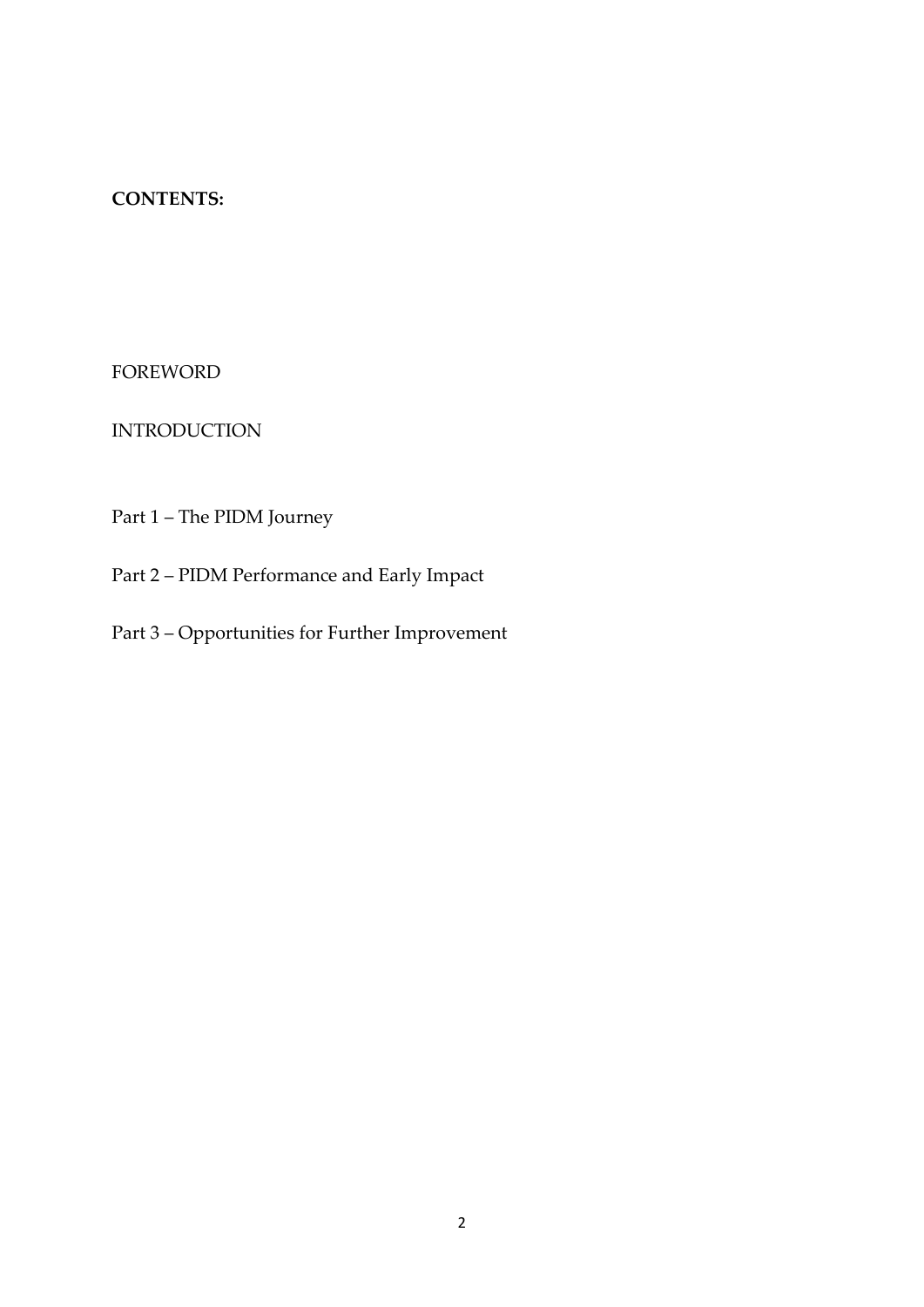### **FOREWORD BY THE LORD JUSTICE GENERAL, LORD CARLOWAY**

It has always been a highlight of the admirable work of the vast majority of defence agents that they operate co-operatively rather than aggressively in their relations with co-accused's agents and the procurators fiscal depute. It is that spirit which is predicted to produce the best outcomes for clients, even if that is not possible to achieve in every case.

The volume of summary prosecutions renders the ability of defence agents to arrange, and to participate in, discussions problematic. The temptation to leave matters until such time as it is known that the client will be available to discuss matters (i.e. at an intermediate or trial diet in court) is ever present. Yet that in itself produces time pressures for the giving of advice, taking of instructions and holding discussions with the other parties.

The ability to arrange a constructive meeting, whether in person, by phone or video conference, is central to the prompt resolution of cases without the necessity of fixing a diet for a trial which, in all probability, will neither be necessary, desirable nor actually ever occur.

It is with these general considerations in mind that I congratulate all those, notably Sheriffs Principal Anwar and Murray, on their efforts to devise a practical solution to a long-standing problem in the form of the pre-intermediate diet meeting. This has not been an easy journey. As with almost all proposed reforms to the legal system, there will be those who will regard new ideas with scepticism and approach them with resistance.

The general success of the PIDM system is apparent from the statistics on its outcomes. If the legal profession engage constructively with it, the benefits for the client, the agent and procurators fiscal depute will become clear. The advantage to witnesses and others in terms of cost savings and convenience will be manifest.

I therefore encourage all involved in the criminal justice system to engage positively in this innovative procedure and to see for themselves how it can advance the interests of all who are engaged in summary criminal business.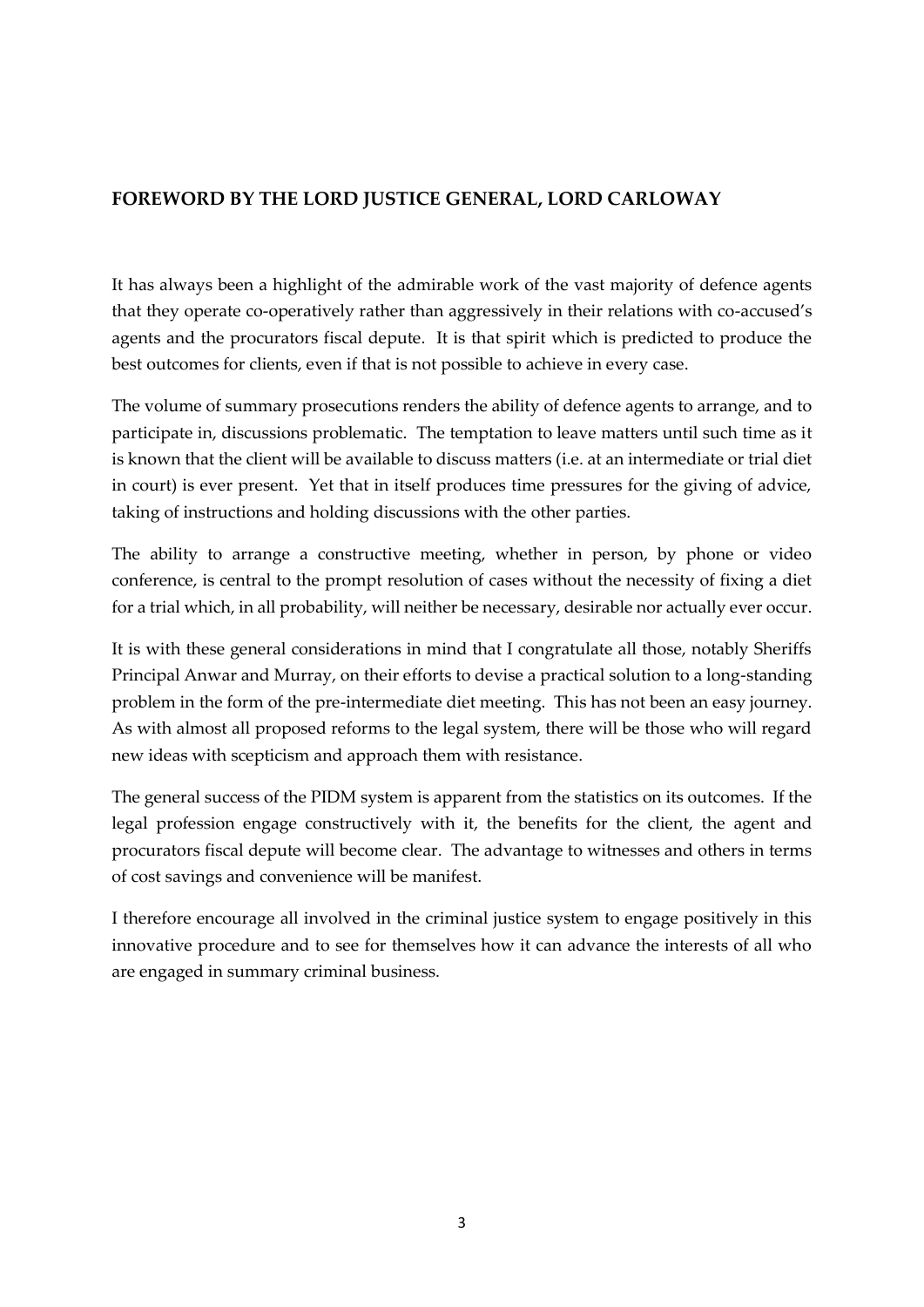### **INTRODUCTION**

-

This paper reports on the Pre-Intermediate Diet Meeting (PIDM) procedure introduced in December 2020 by Criminal Courts Practice Note No 4 of 2020 <sup>1</sup> (PN4). It sets out the background to the design, implementation and development of the approach, recognising the importance and value of the collaborative approach taken to secure cross justice support for the process.

An update on PIDM performance to date is provided together with an insight into the early impact of the procedure in terms of the throughput and disposal of Sheriff Court summary criminal business.

Finally, this paper outlines the opportunities for further improvements to the PIDM procedure.

<sup>1</sup> Available at: [https://www.scotcourts.gov.uk/docs/default-source/rules-and-practice/practice-notes/criminal](https://www.scotcourts.gov.uk/docs/default-source/rules-and-practice/practice-notes/criminal-courts/criminal-courts-practice-note-no-4-of-2020-summary-criminal-business-with-sheriff-courts-further-provision-regarding-intermediate-diets-etc.pdf?sfvrsn=4)[courts/criminal-courts-practice-note-no-4-of-2020-summary-criminal-business-with-sheriff-courts-further](https://www.scotcourts.gov.uk/docs/default-source/rules-and-practice/practice-notes/criminal-courts/criminal-courts-practice-note-no-4-of-2020-summary-criminal-business-with-sheriff-courts-further-provision-regarding-intermediate-diets-etc.pdf?sfvrsn=4)[provision-regarding-intermediate-diets-etc.pdf?sfvrsn=4](https://www.scotcourts.gov.uk/docs/default-source/rules-and-practice/practice-notes/criminal-courts/criminal-courts-practice-note-no-4-of-2020-summary-criminal-business-with-sheriff-courts-further-provision-regarding-intermediate-diets-etc.pdf?sfvrsn=4)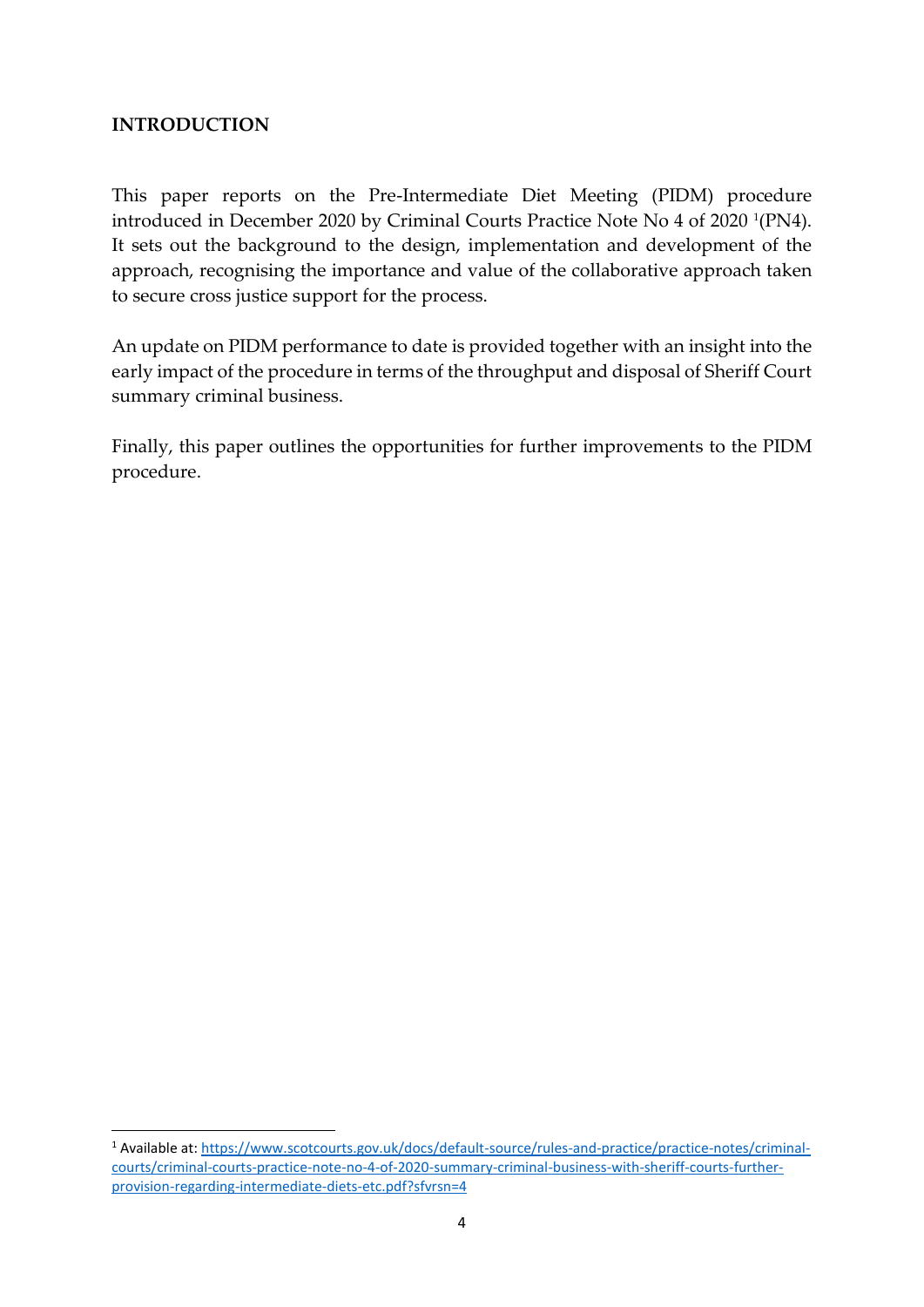## **Part 1**

## **The PIDM Journey**

## **1.1 Design of the Approach**

## **1.1.1** *The Tulliallan Workshop*

### **Background**

In response to the Coronavirus pandemic, summary criminal business in both the Sheriff and the JP court had been restricted to essential business, with diets in nonessential cases administratively discharged to new dates.

Following the gradual easing of the restrictions, Practice Note No2 of 2020 (PN2) was issued in June 2020 to support the re-introduction of summary criminal business. The Practice Note required the defence and the Crown to lodge written records in advance of intermediate diets.

PN2 envisaged that the process introduced would be subject to a review. In September 2020, Sheriff Principal Murray convened a cross justice workshop to discuss the effectiveness of the arrangements for sheriff summary court business. The workshop was attended by Sheriff Principal Anwar and senior representatives from SCTS, COPFS, Police Scotland, Scottish Legal Aid Board (SLAB), the Law Society of Scotland (LSS) and the Lord President's Private Office (LPPO).

The workshop was designed to review the arrangements in place at that time. It aimed to explore suggestions to support the efficient throughput and disposal of business having regard to the ongoing need to restrict and control the numbers attending court for intermediate and trial diets. Feedback from those participating in the workshop would inform the approach to the terms of a new Practice Note. The workshop would also provide the opportunity to consider the compatibility of PN2 with the Evidence and Procedure Review (EPR) Pilots which had been paused due to the pandemic.

### **The Intermediate Diet**

Whilst the aim of PN2 had been to identify cases which were going to trial or not, it was acknowledged that the supporting processes had proved unwieldy, resource intensive and were not necessarily delivering the intended outcomes and information.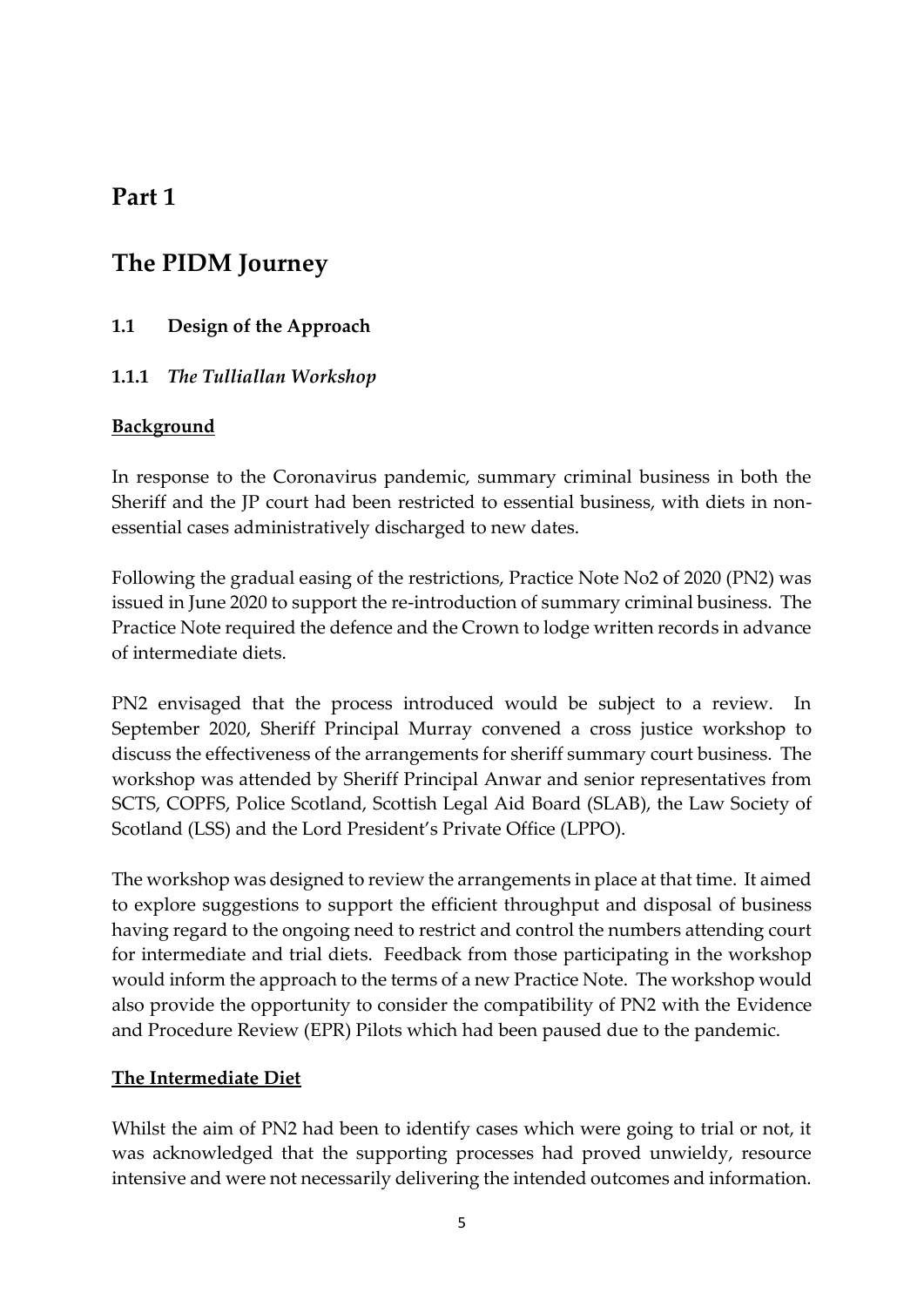#### *The Hamilton Surgeries*

Sheriff Principal Anwar reported on arrangements that had recently been put in place at Hamilton Sheriff Court to encourage direct engagement between the Crown and defence. These took the form of surgeries to facilitate discussions. The arrangements at Hamilton provided for engagement on a fixed date at a fixed time with the defence having provided a list of cases to be discussed to the Crown in advance. This arrangement allowed the Crown to consider the case and allowed both parties to prepare for a meaningful discussion. The defence agents attended the surgeries with their client's instructions. The approach had been designed and implemented in collaboration with the local faculty and Procurator Fiscal. Cases which were resolved were accelerated to diets specifically assigned for managing resolved cases. The intention had been that this would result in pleas being agreed and cases being concluded. The surgeries held across the sheriffdom had resolved over 500 summary complaints.

There was consensus in the discussion at the Workshop that a new approach based on the Hamilton surgeries had merit. However, while the Hamilton surgeries were designed on the basis that the defence intimated which cases they wished to discuss, a national model required a unified approach to all such discussion for each summary complaint in advance of an intermediate diet.

#### *The Importance of Effective Engagement*

It was agreed that meaningful engagement between Crown and Defence was critical; consideration required to be given as to how best that may be achieved, having regard to the importance of securing the support of Procurator Fiscals and defence agents for any new process. It was clear from the input of both COPFS and LSS that previous efforts made in that regard were often beset by difficulties in securing contact between PF Deputes and defence agents – unanswered phone calls or a lack of authority on the part of a PF Depute were often cited by defence agents as examples of past frustrations. The limitations in the current approach were reflected in the outcomes of intermediate diet courts across the country.

The Hamilton initiative had highlighted the value of having certainty in the arrangements for engagement between the Crown and defence. A pre-determined date, would mean that the meeting could be noted in diaries well in advance. This would allow the Crown to plan and prepare for the discussion and ensure Deputes had access to the relevant case information. Defence agents would be able to intimate the date to their clients and ensure that they were sufficiently instructed in advance of the meeting.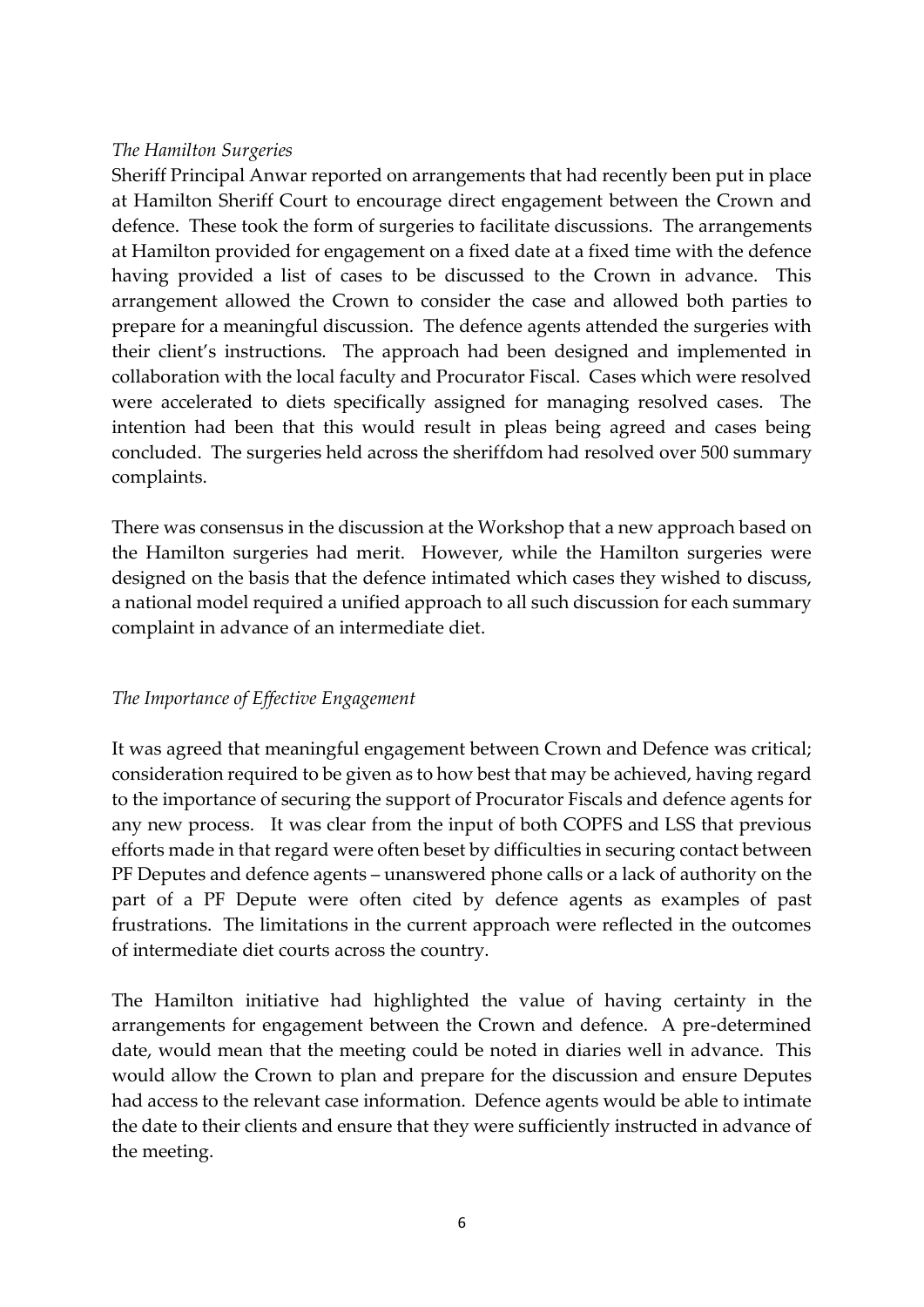It was recognised that the format of any such meeting (by phone, in person, by video conference) required to be flexible to accommodate out of town agents.

### *The Prerequisites*

The following pre-requisites for a revised model were agreed;

- the requirement to attend or participate in any pre-intermediate diet meeting should be part of a timetable; such a requirement would be essential to securing effective participation. The fixing of the pre-intermediate diet meeting could be recorded in the court minute by the clerk of court when the intermediate and trial diets were being assigned;
- Pre-intermediate diet meetings should be scheduled two weeks prior to the intermediate diet providing sufficient time for the outcomes of the meetings to be reported to the court by the Crown and for the sheriff to consider which cases required to call for an 'in-person' intermediate diet;
- The relevant information required to be available to the Crown and defence to support the pre-intermediate diet discussion. That included effective Disclosure on the part of the Crown (information from COPFS on their Disclosure performance post workshop provided assurance that a preintermediate diet discussion process could be supported) and clear instructions on the part of the defence. Whilst the Crown may not have confirmation of the final witness position at that stage, it would be in a position to provide the latest information available at that time.
- There required to be an agreed form of communication at an agreed time to provide the Crown and the defence with certainty. In terms of initiating the engagement, it was agreed that the Crown should take the lead in contacting defence agents for the meetings once the defence agent had arranged an appointment.

It was agreed that to avoid the need for both Crown and defence to draft and lodge written records (as required in terms of PN2) the outcome of the discussions would be reported to the court in a single report. It was further agreed that a style report be designed providing clear and consistent information to the court. COPFS would have responsibility for the preparation and submission of the report ("the PIDM Report") to the Sheriff Clerk, subject to confirmation of the outcomes with the defence. Such a report would be pivotal to the allocation of trial slots reflecting the need for physical distancing in the sheriff courts, with only those cases ready to proceed to trial being allocated a slot on the basis of the information contained in the report.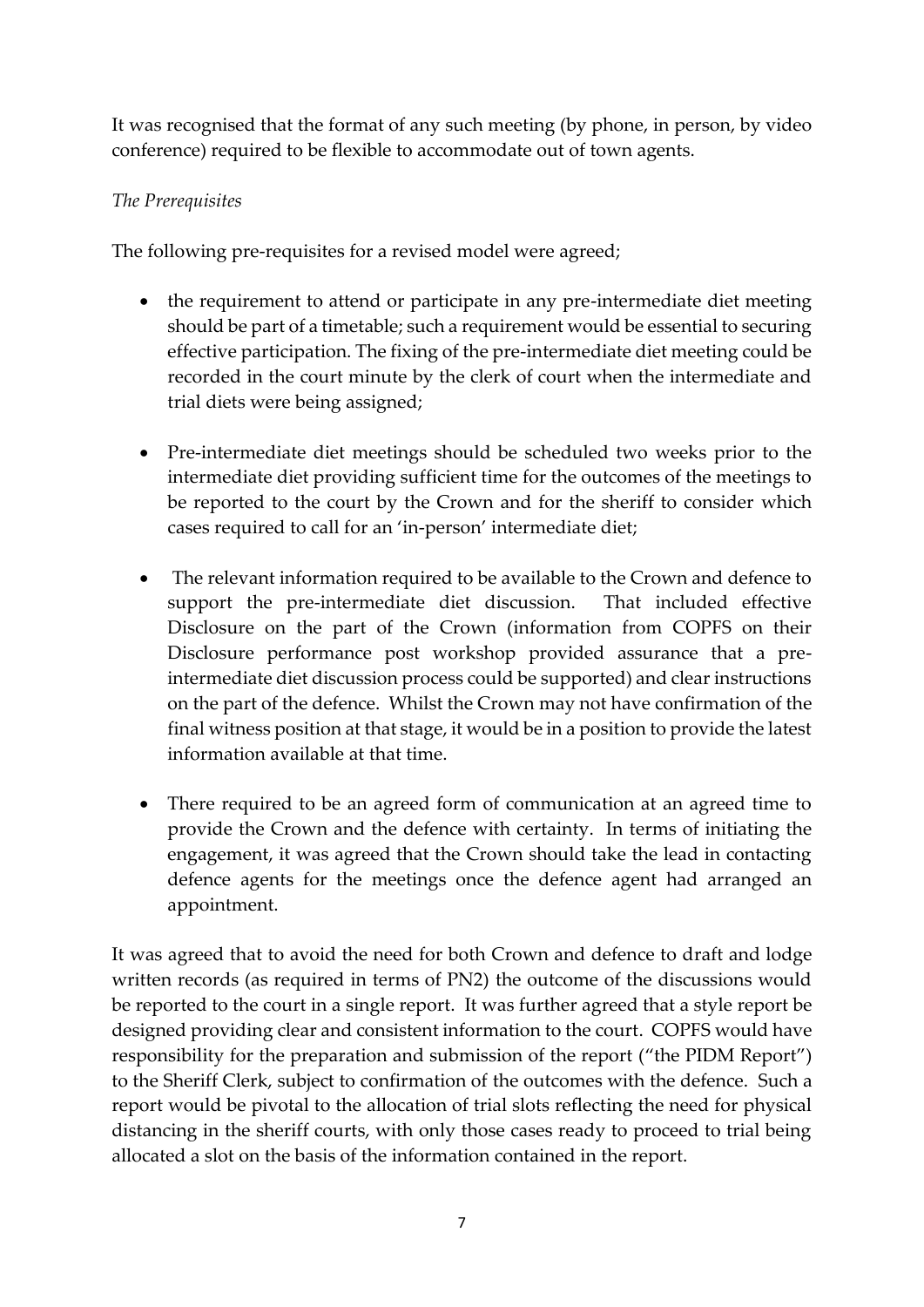It was suggested that there would be 4 main outcomes from the discussions:

- Case resolved;
- Case ready for trial;
- Case not ready to proceed, new diets to be fixed;
- No engagement/Crown or defence wish the case to call.

It was agreed that the detail of those arrangements would be given further consideration and developed.

Finally it was acknowledged that this process could not apply to those cases in which the accused was unrepresented and/or in custody.

### **Summary Criminal Case Management Pilots**

It was agreed that it would be helpful to consider the restart of the Pilots in the context of the wider proposals discussed at the workshop. The matter would be kept under the consideration of the Summary Criminal Case Management Pilot Project Board.

## **1.1.2 Development of Practice Note No4 of 2020 (PN4)**

The key principles and prerequisites of the PIDM approach having been agreed and set out at the Workshop, the details of the proposed model were developed over the following weeks in collaboration between the Judiciary, SCTS, COPFS and the Law Society, in liaison with the Lord Justice General. The outcomes of this collaborative approach formed the basis of Criminal Courts Practice Note No4 of 2020 (PN4).

SCTS made arrangements for its Criminal Case Management System (COPII) to be updated to support the new process and, to facilitate the planning of the preintermediate diet meetings, COPFS undertook to develop an online booking system to allow PIDMs to be booked by defence agents in advance of the launch of the Practice Note. It was recognised that this would need to be regarded as a work in progress given the very tight timescale provided for its development.

The PIDM report template was designed on the basis of the outcomes discussed at the workshop and taking account of the requirements of the intermediate diet legislative provisions.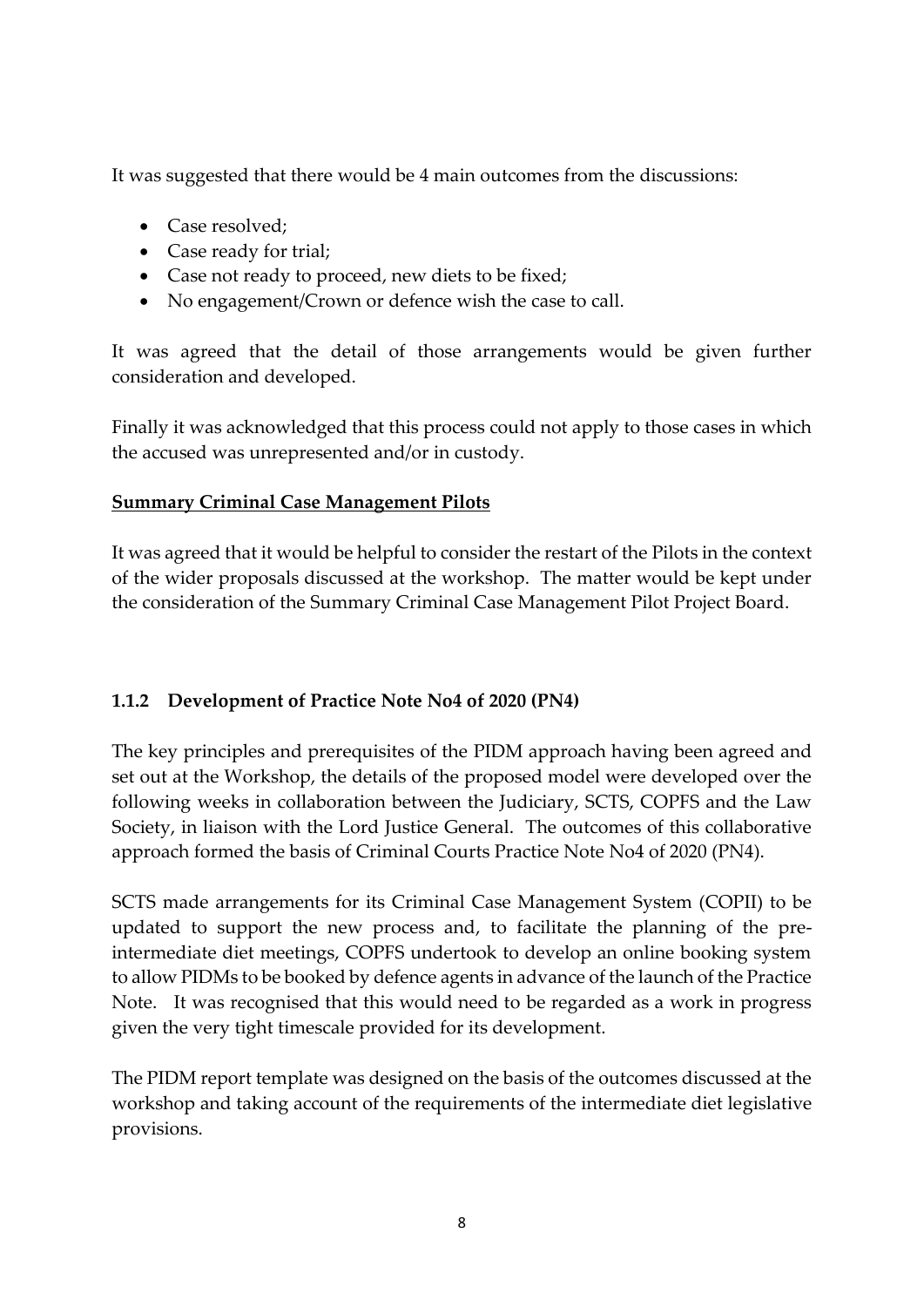## **1.1.3 The Pre-intermediate Diet Meeting (PIDM) Launch**

PN4 was signed by the Lord Justice General on 10 November 2020 and launched on 11 November 2020.

The importance of effective, joint communication to support the launch of PN4 had been recognised and arrangements were put in place for the launch to be supported by a video presentation by Sheriff Principal Anwar. The video, which described the new system and how it would work in practice, also featured Stephen McGowan, Deputy Crown Agent Local Court, COPFS and Mark O'Hanlon, the Dean of the Faculty at Hamilton. The video was made available on the SCTS, COPFS and LSS websites along with guidance on the new process and information on the transitional arrangements.

In addition, two online webinars were arranged to enable staff and practitioners to learn more about the process and have the opportunity to ask questions to a panel. The sessions on 23 and 26 November 2020 were chaired by Sheriff Principal Anwar and Sheriff Principal Murray respectively, with a panel which comprised representation from COPFS, defence agents and SLAB. In the lead up to the webinars, Sheriff Principal Anwar also participated in a session facilitated by Hey Legal along with Peter Lockhart, a defence agent from Ayr, to promote the events.

Following the launch, COPFS put in place arrangements to respond to concerns or issues raised by defence agents in the way of FAQs, guidance and service desk support. Provision was made for the regular update of their FAQs and guidance as the Booking App system was developed.

The Practice Note was implemented with effect from 1 December 2020.

## **1.1.4 The Pre-intermediate Diet Meeting (PIDM) Conference**

In March 2021, 3 months after the implementation of the Practice Note, it was felt that it would be helpful to review the effectiveness of the new system. Information on PIDM performance highlighted that whilst arrangements were working well in some areas, performance in other areas was not as positive. It was acknowledged that the further re-fixing of diets in January 2021, when further restrictions were introduced as a result of the pandemic, was likely to have impacted to some extent. Concerns were also being raised by defence agents in relation to the COPFS Booking App.

In consultation with COPFS and LSS, it was agreed that a Conference be held to provide the Crown and defence practitioners with an opportunity to highlight the difficulties being faced by them in relation to PIDMs with a view to identifying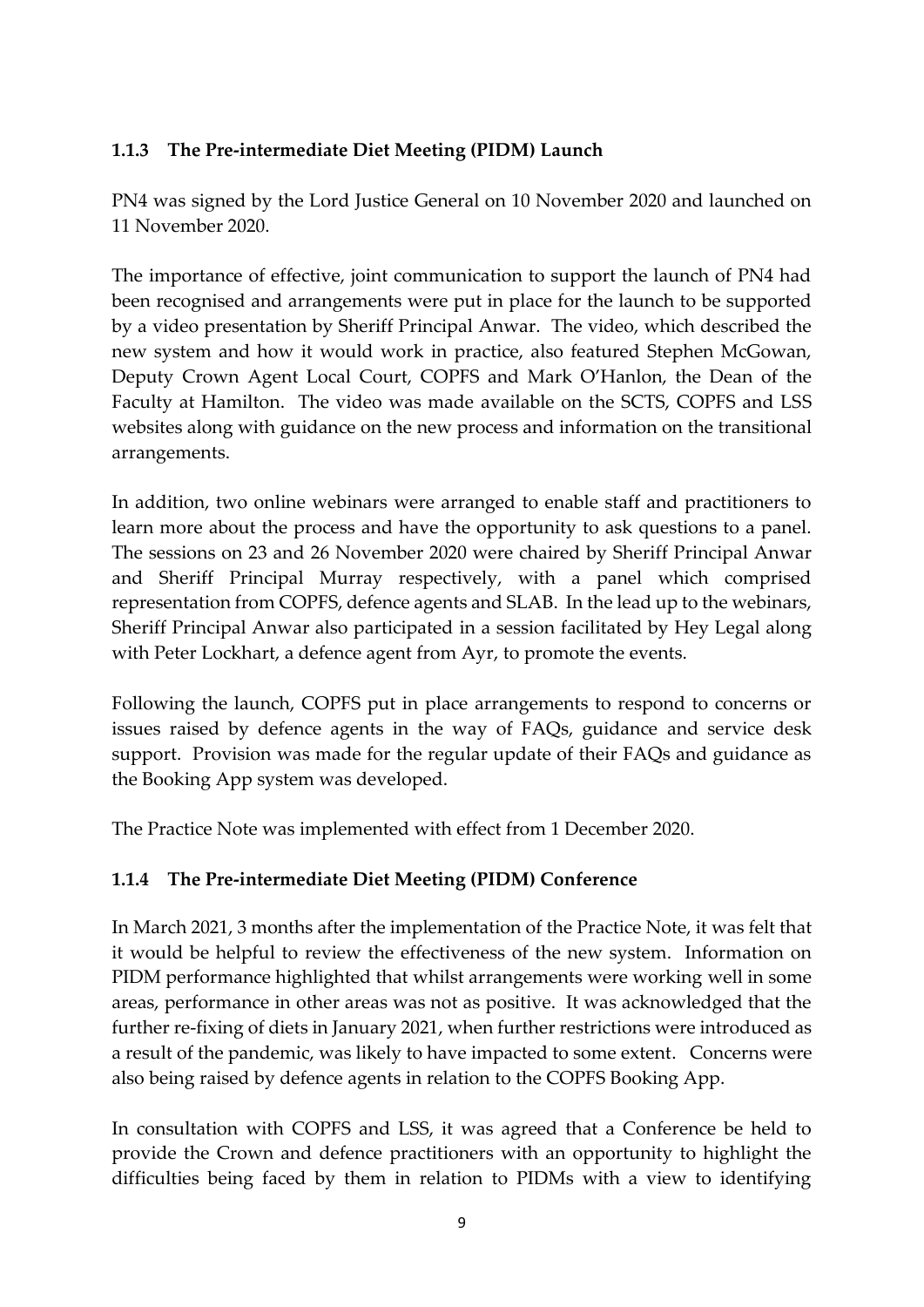workable and lasting solutions. The event, which was chaired and facilitated by Sheriff Principal Anwar, was held in the Remote Jury Centre at East Kilbride and attended by Sheriff Principal Murray, senior representatives from SCTS, COPFS and LSS along with representatives from Procurator Fiscal Offices and defence faculties from each Sheriffdom.

In setting out the background and aims of the PIDM approach, Sheriff Principal Anwar outlined the anticipated benefits, not only in terms of responding to the challenges created by the Coronavirus pandemic but also the opportunity to address the pre-pandemic inefficiencies in the summary criminal system. The commitment to work together to improve the efficiency and effectiveness of the PIDM arrangements was acknowledged. Following input from COPFS and the LSS, the key issues raised in the discussions were identified and agreed.

At the conclusion of the discussion, it was agreed that there would be closer collaborative working, improved communication and enhanced guidance in relation to the PIDM procedure. The outcomes were summarised and an action plan agreed**.**

## **1.1.5 The Hamilton Meeting –** *You Said We Did*

Shortly after the March Conference, a follow-up meeting was held to update all parties on progress and to agree any further areas to be progressed. A meeting was convened at Hamilton Sheriff Court on Friday 23 April 2021. The meeting was chaired and facilitated by Sheriff Principal Anwar and attended by Sheriff Principal Murray, SCTS, COPFS, LSS and representatives from defence faculties at Hamilton and Edinburgh.

A number of the key actions agreed at the March Workshop related to the COPFS Booking App. In particular COPFS was to investigate:

- The requirement for the 2 factor identification process was this necessary?
- Could the log in process be made easier and accessible to defence admin staff?
- Were there opportunities for the pre-population of solicitors' details?
- How were multiple bookings made could a solicitor book more than one slot and add the details of all cases in the comments box?
- What was the bare minimum data defence agents had to populate to make a booking on the App?

COPFS updated on progress since then. In doing so, it was explained that Multi Factor authentication was a key security requirement to ensure the integrity of the COPFS infrastructure. It was a regular requirement for Microsoft products and a necessary step in the booking process. Otherwise, the majority of the actions had been completed.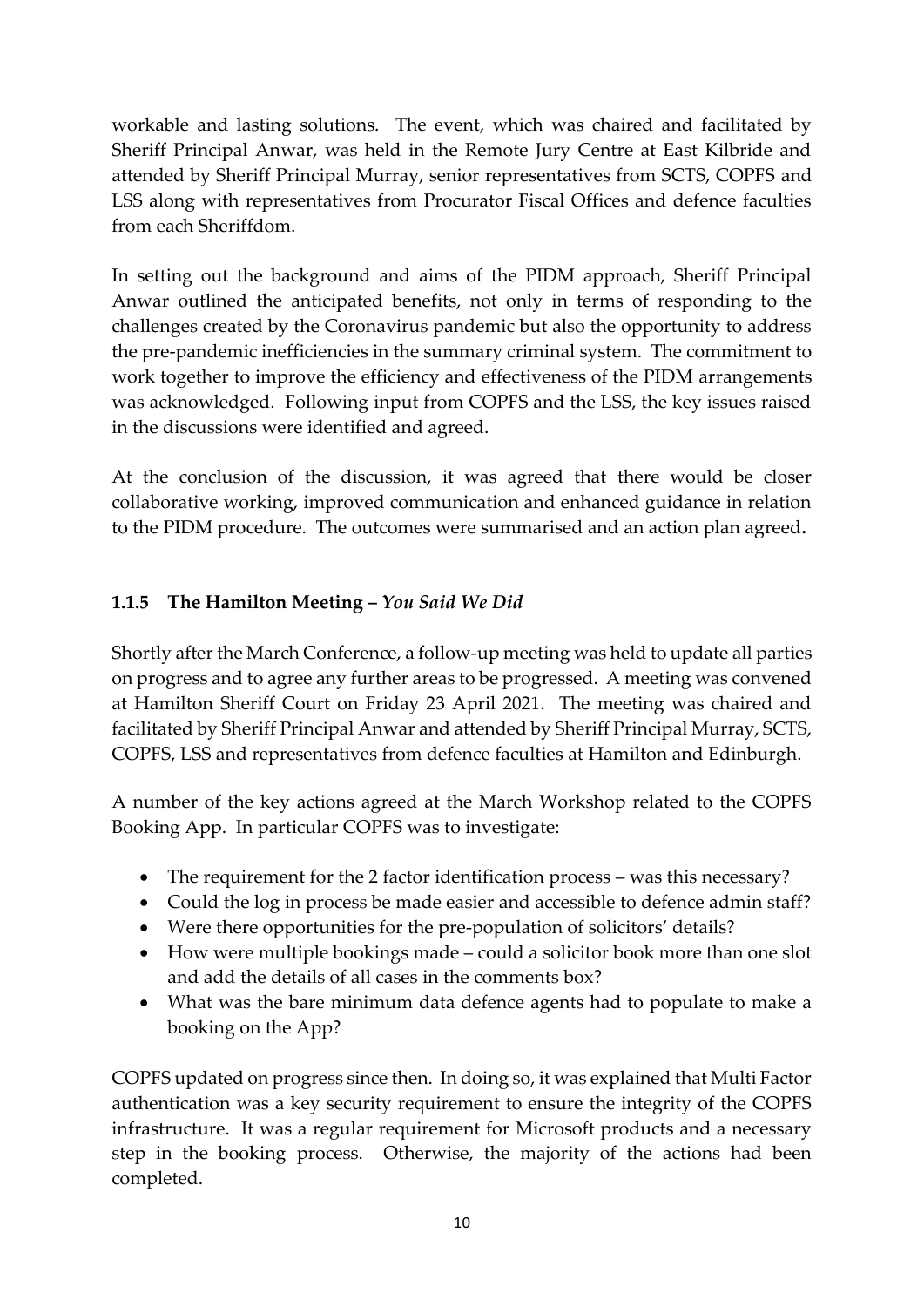The updated version of the App was demonstrated and it was agreed that the key developments noted below had made the App much simpler and quicker to use:

- **Reduction in the number of fields to be completed** the app now displayed the service for each Sheriff Court, showing both the PIDM and related intermediate diet date. Once this was selected, the available slots for the chosen day would appear. Once the slot was chosen, it was no longer necessary to insert the details of either the intermediate diet or trial date;
- **Additional information -** the "additional information" field had been changed from mandatory to optional;
- **Pre-population of information –** whilst there was no option for this, it was highlighted that some browsers may remember the details that have been previously added and these may display as data is being entered;
- **Access to defence admin teams –** licensing and security implications had been reviewed and authorisation given to some nominated non-legal staff for a testing exercise. The registration process for those individuals had been successfully completed and further testing of the booking process was underway. The initial feedback was that the process was straightforward.

COPFS confirmed that the updated version of the App was now available for use and that work continued on the following areas:

- **Multiple bookings** this was the one outstanding issue from the App development. It was subject to technical constraints but COPFS undertook to make further efforts to resolve it. In the meantime, solicitors were able to identify multiple cases for the same slot, or over multiple slots, by adding the details of the other cases in the "additional information" field.
- **COPFS guidance**  guidance on the PIDM booking procedure was on the COPFS website and updated regularly. Outlining its commitment to continuous improvement, arrangements had been made to work with nominated defence representatives to make it as helpful and clear as possible.
- **Crown & Defence Working Group** a new Working Group would be set up to enable the Crown to share details of its proposed online Defence Agent Service and to receive feedback from defence practitioners on their proposals as they were being developed.

It was acknowledged that the developments reflected the considerable effort that was being made on a cross-agency basis to improve the new PIDM procedure. There was assurance that those efforts would continue and be underpinned by ongoing engagement and communication. The meeting concluded with an agreement that an updated joint communication would be issued and this was issued on 29 April 2021.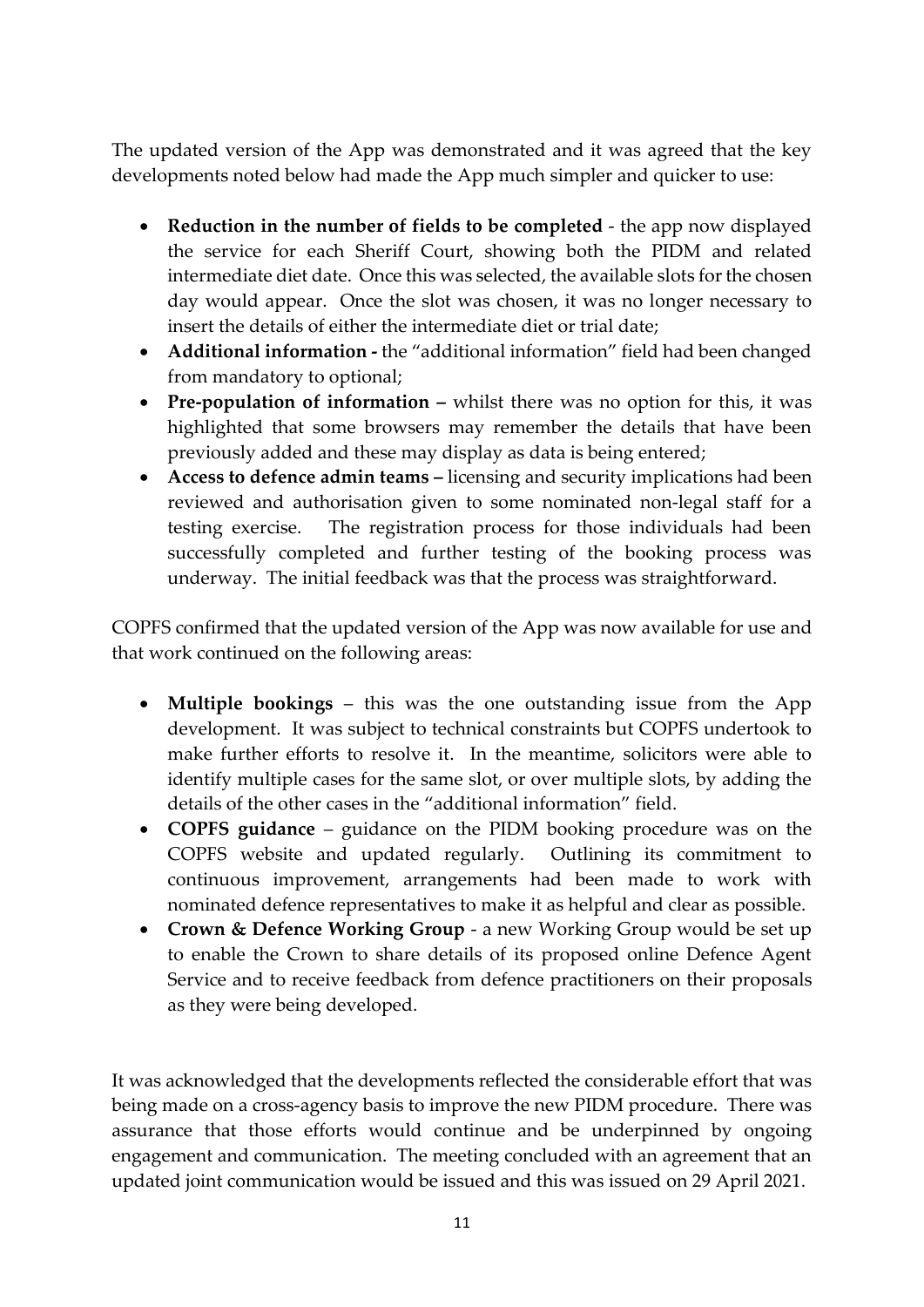## **Part 2**

**.** 

# **PIDM PERFORMANCE AND EARLY IMPACT**

## **2.1 PIDM Performance**

It was recognised that the impact of PIDMs would require to be monitored and assessed. The key source of information in terms of the level of engagement<sup>2</sup> in and outcomes of PIDMs was identified as the PIDM Report.

In terms of PN4, for each intermediate diet court, a PIDM Report is submitted by the Crown to the Sheriff Clerk. It records the outcomes of the discussions which have taken place at a PIDM and identifies where no PIDM has been held for each case assigned to the intermediate diet court.

The PIDM Report also records any agreement on the conclusion or resolution of cases, any administrative continuation of trials and notes the reasons why any case is required to call in the intermediate diet court.

## **2.1.1 PIDM Data Analysis Approach**

The outputs from PIDM Reports for intermediate diet courts from February to July  $2021$  have been aggregated allowing analysis at national and local level<sup>3</sup>.

Between February and July 2021, there were 1,045 PIDM Reports received containing 29,178 cases from an average of 32 courts each month over the period. This relates to 77% of accused first callings at an intermediate diet. Although the limitations of manually collected data must be recognised, a consistent methodology has been applied in the capture and analysis of the information from the PIDM reports.

<sup>2</sup> It should be noted that data on levels of engagement has been collated from the PIDM Reports and not from the COPFS Booking App data at this stage. As stated above, the Booking App has been subject to ongoing development and once that work concludes, consideration can be given to whether useful data on levels of engagement can be extracted from it.

<sup>&</sup>lt;sup>3</sup> This has been achieved by the use of a Manual Master Spreadsheet.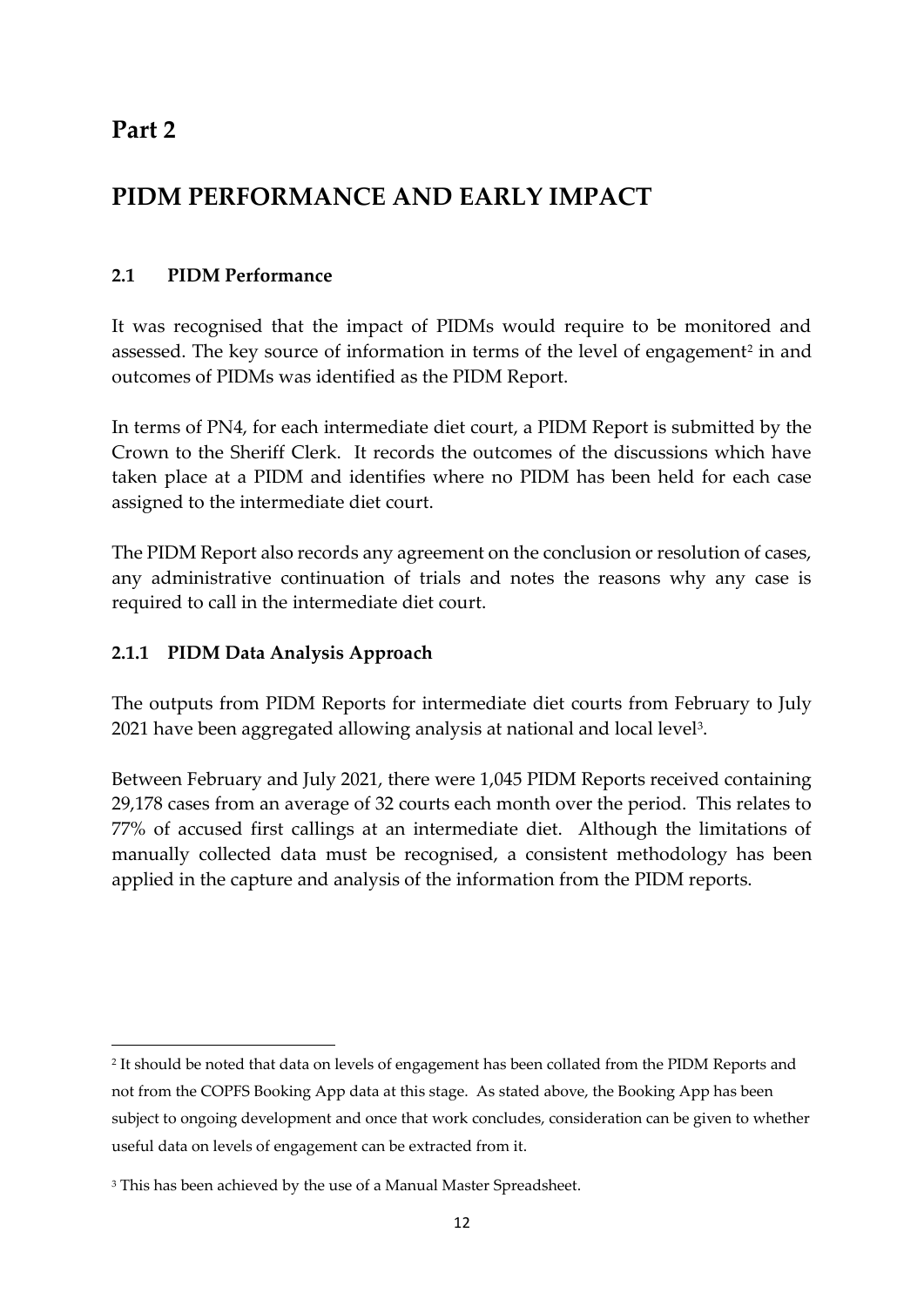To complement the analysis of PIDM reports, an enhancement was made to the longestablished Sheriff Summary Monthly Protocol Report (MPR) to allow the impact of PIDMs on outcomes at intermediate diets to be monitored<sup>4</sup> .

### **2.1.2 PIDM Data Analysis – Key Outcomes**

The paragraphs below report on the following key areas (i) engagement, (ii) administrative continuation to existing or new trial diets and (iii) case conclusions<sup>5</sup> /resolutions as reported to the court via the PIDM Reports.

(i) Engagement

Levels of engagement (i.e. the percentage of cases in which the PIDM has taken place as intended) at national level are illustrated in **Chart 1** below.



Data source: Manual Master Spreadsheet

-

**Chart 1** illustrates a steady increase from a national average of 53% in February to 72% in July 2021, with a February to July 2021 average of 63%. The collaborative approach taken to resolve the issues identified as adversely impacting upon engagement had likely led to improvements. Engagement at Sheriffdom level is illustrated in **Chart 2** below.

<sup>4</sup> Data in the MPR comes from COPII and covers all business not just those with PIDMs. For example, the data in the MPR will include intermediate diets in relation to those remanded in custody and selfrepresented accused which are excluded from PN4.

<sup>&</sup>lt;sup>5</sup> This includes cases where the Crown have decided to take no further proceedings.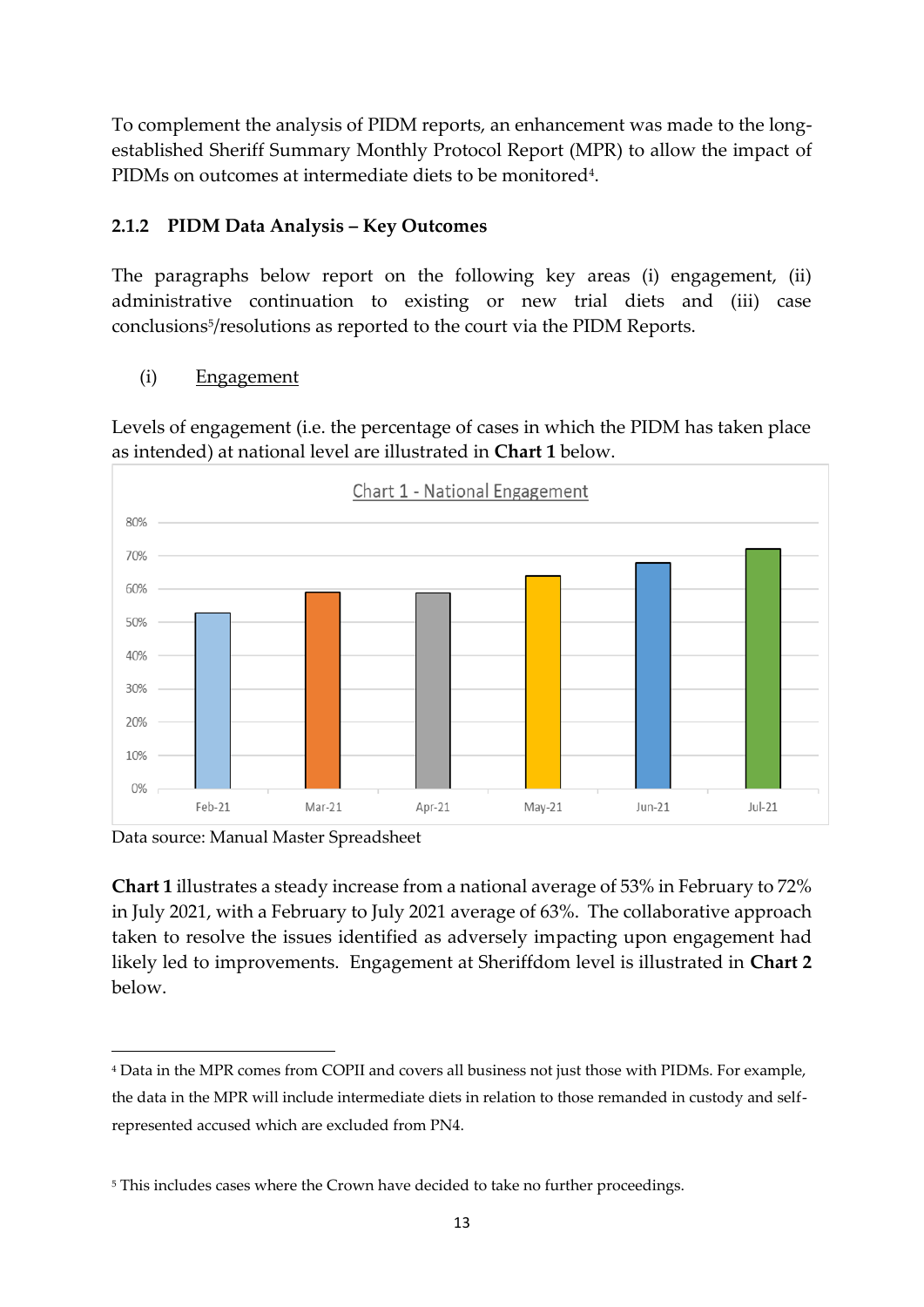

Data source: Manual Master Spreadsheet

(ii) Administrative Continuations

The potential impact in terms of the administrative continuation of proceedings to existing or new trial diets is illustrated in **Chart 3**. During the period February to July 2021 the administrative continuation rate post-PIDM averaged 49%. **Chart 3** shows the comparison to be made when this reported outcome is considered on the basis of those cases in which there has been engagement as opposed to the total cases listed. The first bar represents all cases in which a PIDM was fixed by the court. The second bar represents those cases in which there was engagement. The clear indication in the data is that, where there is engagement, parties are able to agree that cases are continued without further need to call them. This reduces the number of cases calling in court saving on court time and making intermediate diet courts more efficient. It also reduces the time spent by the Crown and Defence attending intermediate diets where little is achieved by a case calling before a sheriff.



Data source: Manual Master Spreadsheet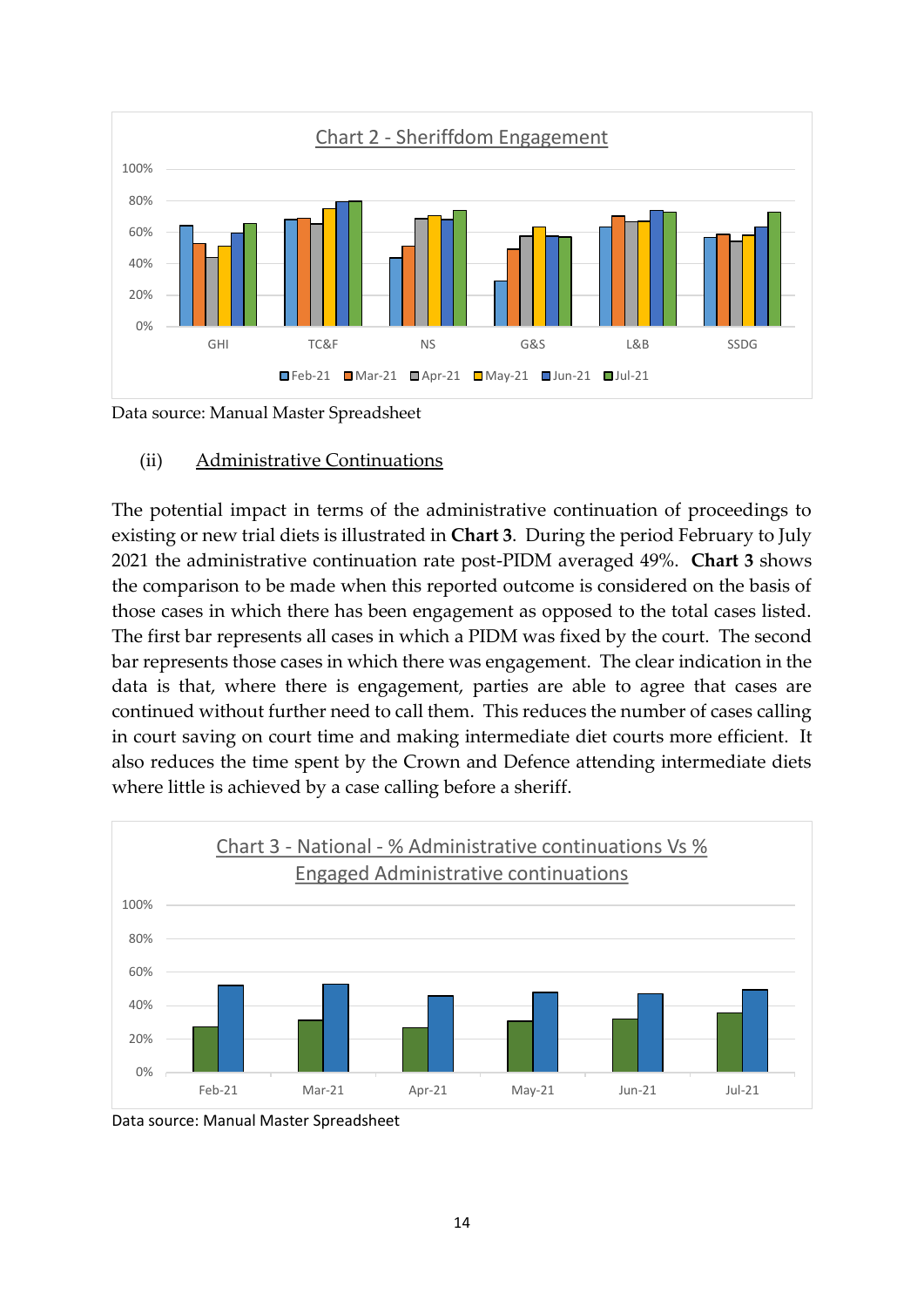#### (iii) Case Resolution

During the period February to July 2021 the conclusion/potential conclusion rate post-PIDM as reported to the court averaged 19%. **Chart 4** illustrates the comparison to be made when this reported outcome is considered on the basis of those cases in which there has been engagement as opposed to the total cases listed. The first bar represents all cases in which a PIDM was fixed by the court. The second bar represents those cases in which there was engagement. It is noteworthy that 19% of cases discussed at PIDMs settled. This is to be compared to a settlement rate of 15% for all cases called at intermediate diet pre-pandemic. It follows, therefore, that it might be expected that with an increase in both the level of engagement and more constructive engagement, it is likely that the resolution rate of 19% will further increase.



Data source: Manual Master Spreadsheet

**Chart 5** shows a sample of courts where, although there has been fluctuation over the period of the analysis, the average engagement and case resolution indicators from the PIDM Reports highlighted a high level of engagement with a positive impact in terms of case conclusion.



Data source: Manual Master Spreadsheet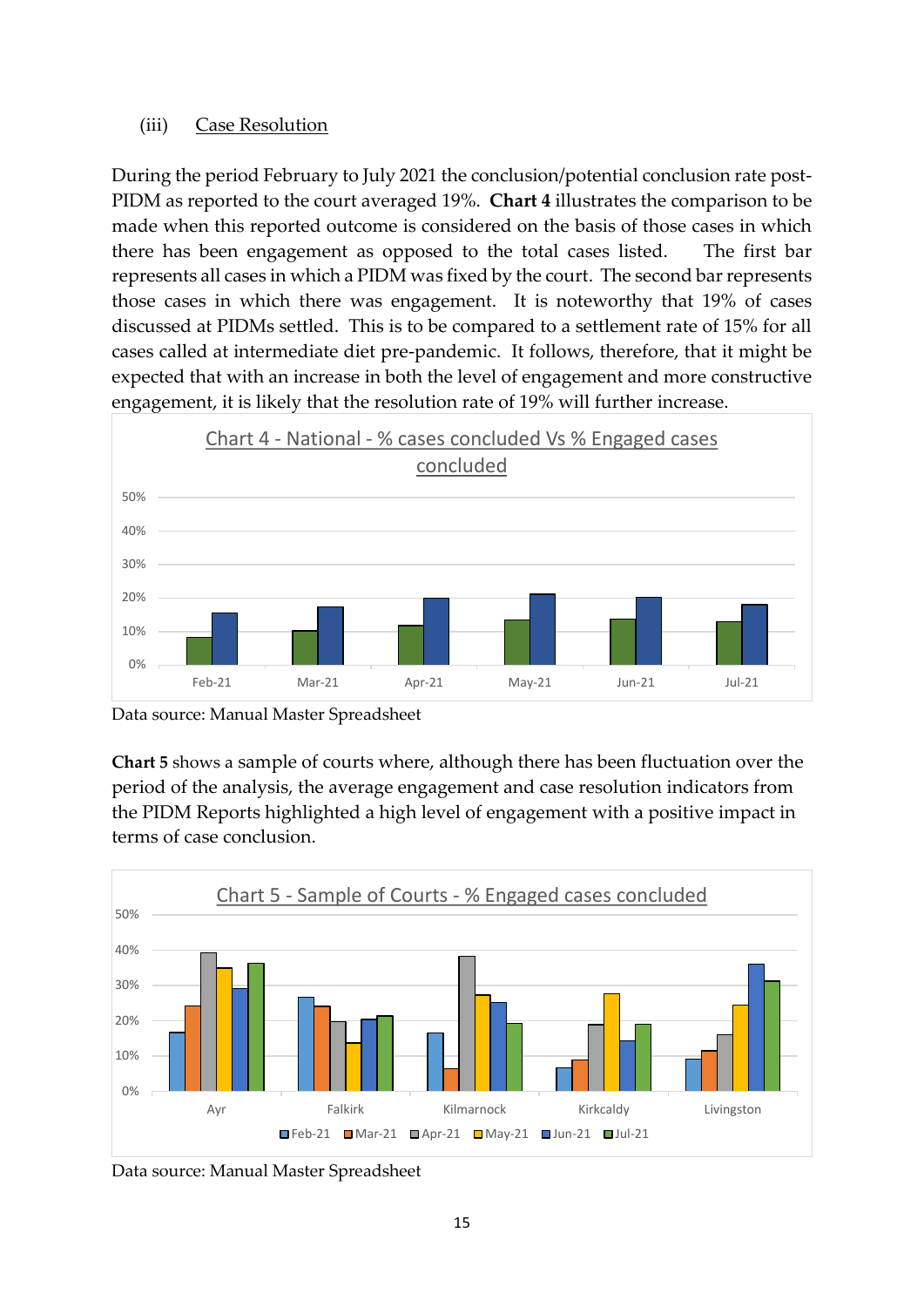### **2.2 Intermediate Diet Performance – SCTS Monthly Protocol Reports**

SCTS reports on the business volumes and throughput of Sheriff Summary Criminal business in the Monthly Protocol Report (MPR). The MPR includes information on the number of intermediate diets called and the key outcomes from intermediate diets each month, along with historical trend information. Provision has also been made for the pre-pandemic monthly average figure to be shown.

The expectation is that the impact of the PIDM process will be reflected in the MPR figures, particularly by way of an improvement in the outcomes in terms of case conclusion at that stage. It is however, helpful to highlight some key points of note:

- during the period February to mid-April 2021 sheriff summary criminal business was still subject to restrictions and the MPR figures will be impacted by the high level of administrative adjournments by way of re-fixing orders; the analysis will therefore be more accurate in the subsequent 3 month period;
- the PIDM data referred to in this report is a representative sample;
- the PIDM data will be absorbed into the wider data in the MPR which will cover all intermediate diet cases including those where there has been noengagement and those where the accused has been remanded in custody or self-represented accused which are excluded from the PN;
- the outcomes of the cases as predicted in the PIDM reports have not been aligned to the actual outcomes of cases called at the intermediate diet; that would require to be the focus of more detailed analysis and will produce the most accurate data.

It is, however, helpful to reflect on the performance at intermediate diet over the period February to July 2021 as reported in the MPR. **Chart 6** below illustrates that although there was a drop of 1% in July, the conclusion rate has been steadily increasing and has exceeded the pre-pandemic level since April 2021.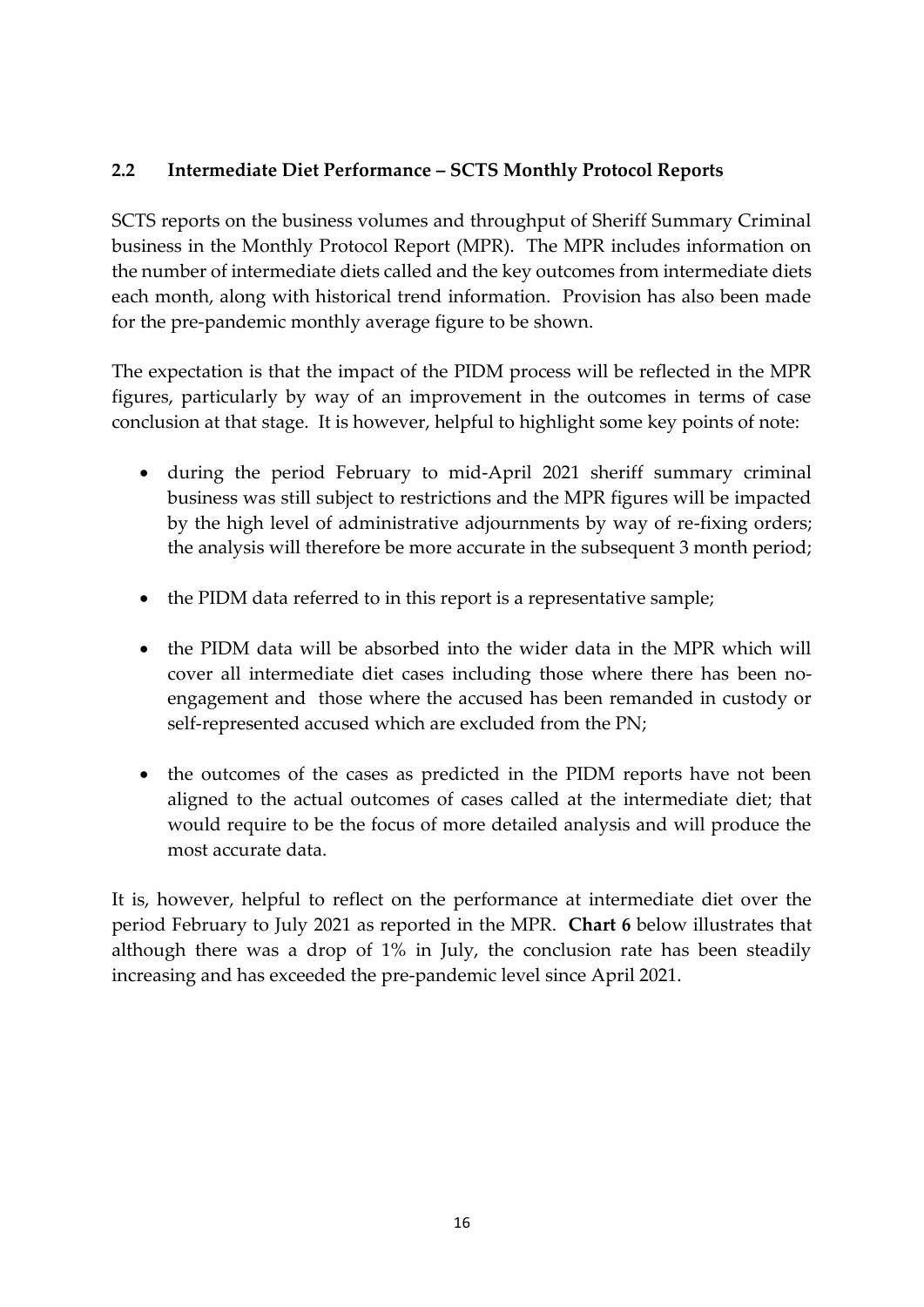

Data source: Sheriff Summary MPR

For completeness, actual performance in the sample courts shown in **Chart 5** is reflected in **Chart 7** below.



Data source: Sheriff Summary MPR

The outcomes of the PIDM reports for the above courts indicated that high engagement levels had a positive impact in terms of case resolution (**Chart 5** above). **Chart 7** illustrates the actual conclusion rates for those courts at the intermediate diet. The variance will be attributable to the factors outlined above. Whilst there have been fluctuations in performance, the actual case conclusion rate at all courts has reached and in several months exceeded, pre-pandemic levels. The data illustrates that the increased levels of engagement are leading to increased resolution.

#### **2.3 Summary**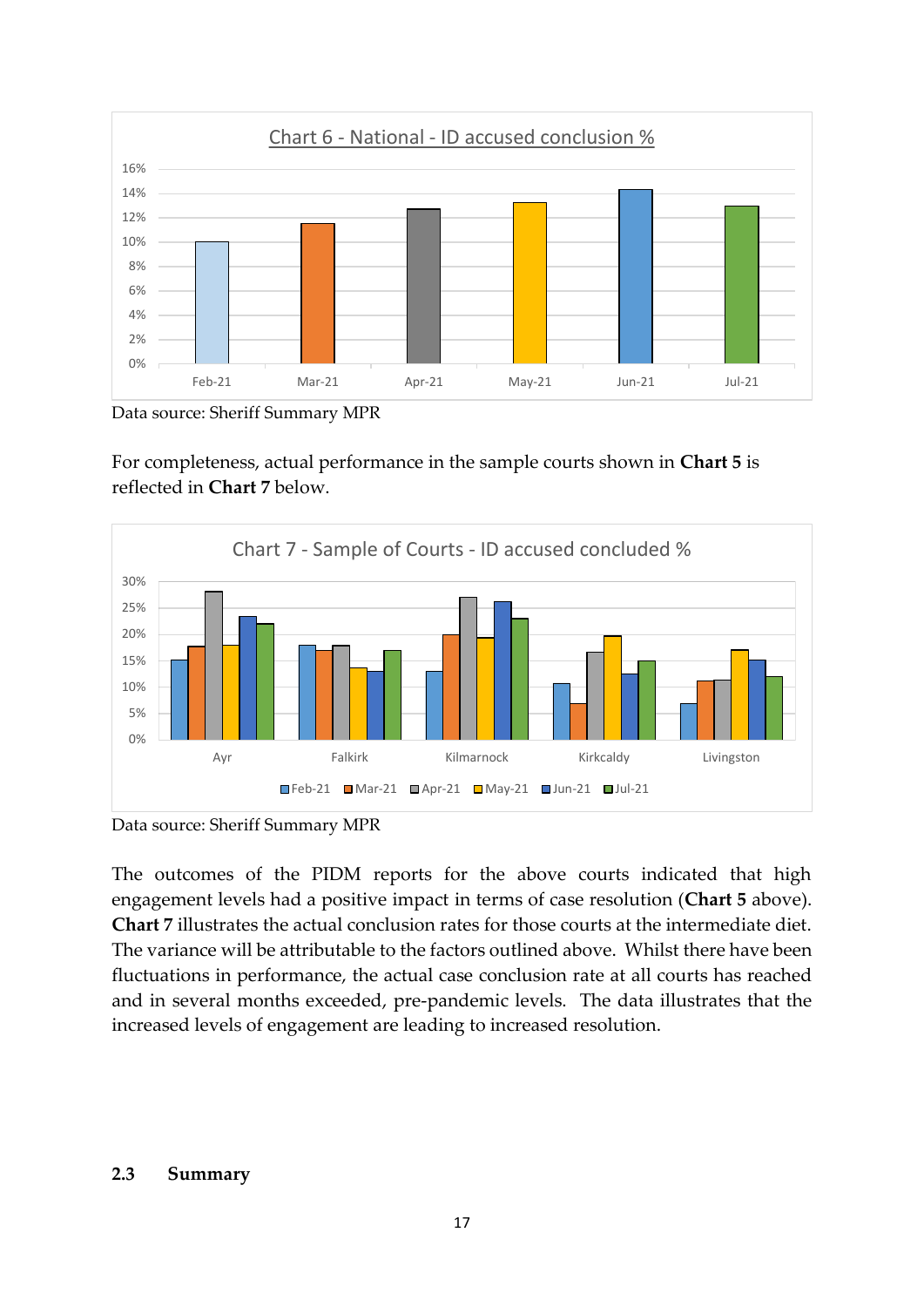PN4 recognised the importance of thorough and effective preparation and engagement in advance of the intermediate diet. Its aim was "*to ensure that only those cases which cannot be resolved and are ready to go to trial proceed to the assigned trial diet and that agents are present at an intermediate diet only when necessary".* 

The outcomes from the PIDM procedure set out in this report highlight not only its early impact since implementation but also the future opportunities it presents. Engagement levels have been steadily increasing, influenced by the steps taken since its introduction to respond to issues or concerns raised and the collaborative commitment to work together to improve the efficiency and effectiveness of the PIDM process.

Performance in terms of the reported outcomes of conclusion or resolution of cases following PIDM discussions is encouraging.

The backlog of cases caused by the pandemic requires innovative solutions which seek to deliver efficiencies while freeing up trial slots for those cases in which evidence requires to be heard.

Thus far, notwithstanding the early difficulties in arranging PIDMs and the continuing need for improved levels of engagement with the process, it is clear that PIDMs are delivering resolutions at pre-pandemic levels and in some courts, are exceeding pre-pandemic levels.

As engagement levels improve and the process embeds, the expectation is that this will have a positive impact on the case resolution rates. In doing so, it should contribute to minimising the number of vital trial diets lost by late guilty pleas and help to reduce the backlog of trials created by the pandemic.

A key feature of the PIDM procedure has been the opportunity to reduce the number of cases calling routinely for intermediate diet. Fewer unnecessary intermediate diets free up the courts, the judiciary, the crown and defence to deal with other business. The data thus far illustrates the impact that approach has had and the potential that it presents for making the most efficient use of resources across the system.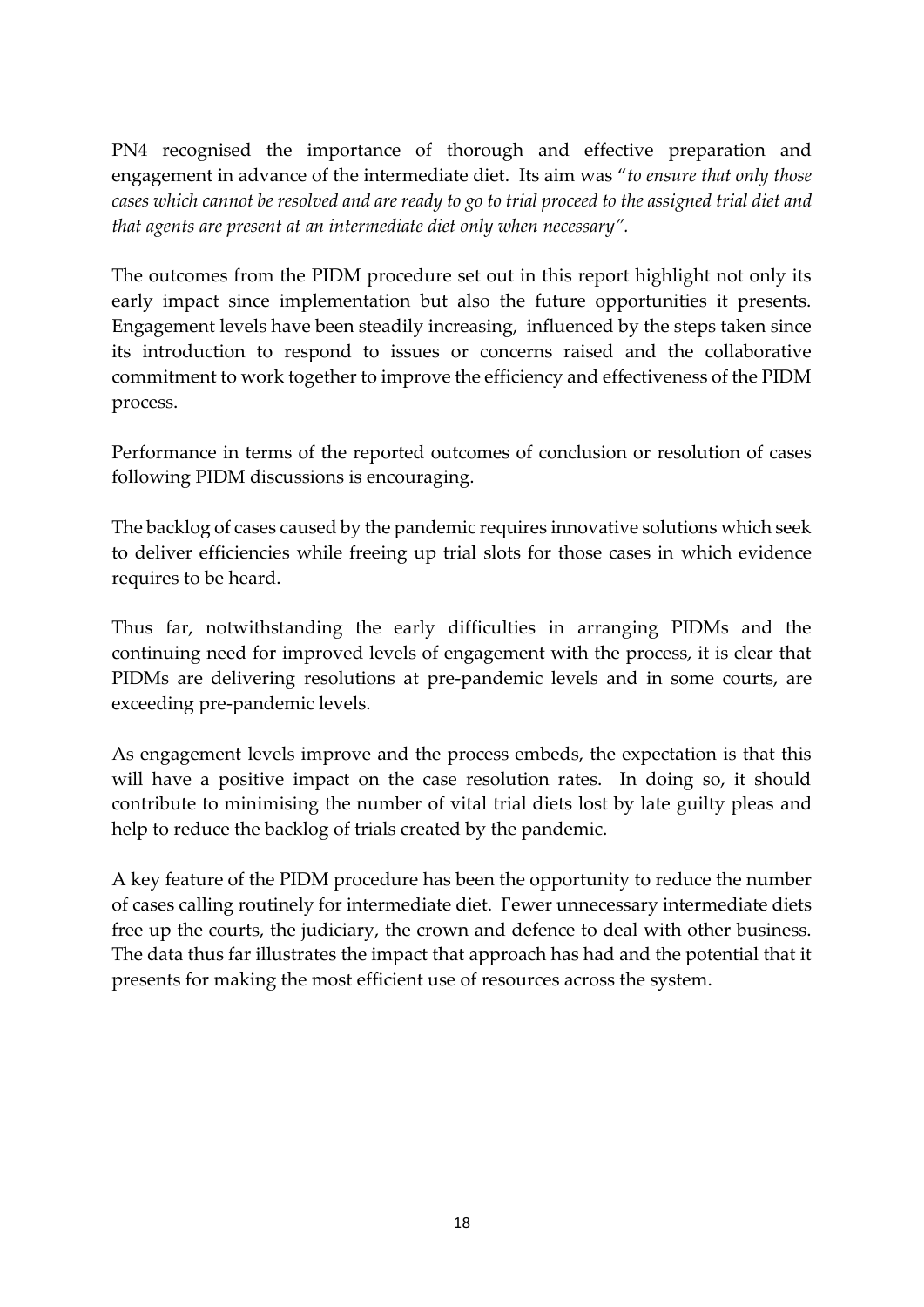## **Part 3**

# **OPPORTUNITIES FOR FURTHER IMPROVEMENT TO THE PIDM PROCESS**

### **3.1 PIDM Development**

The collaborative efforts to develop the PIDM process have been described above in Part 1. Progress to date has been underpinned by a cross-agency commitment to work together to secure improvements. Future progress will be informed by a similar approach.

The following paragraphs summarise the key planned developments which are likely to have a positive impact upon progress.

### **3.1.1 The COPFS Booking App**

COPFS has outlined its plans to develop a new service to provide defence practitioners with enhanced access to case material and information via a digital platform (DAS: Defence Agents Service).

COPFS set up a cross justice Consultative Group (the DAS Consultative Group) to provide the opportunity to share details of the proposed DAS and to receive early feedback from practitioners in the development of the digital platform. Members of the DAS Consultative Group include representatives from the Law Society of Scotland, the Scottish Solicitors Bar Association, the Scottish Legal Aid Board and SCTS. Sheriff Principal Anwar is also a member.

At the first meeting of the Consultative Group on 7 July, COPFS demonstrated a prototype of the next iteration of the Booking App. Most of the issues raised in the discussion at the March Conference have now been addressed with key improvements including:

- a reduced number of screens;
- functionality to make multiple bookings;
- the auto population of defence agent details;
- the added facility for defence administration staff to book appointments on behalf of solicitors; and
- field validation to reduce the potential for error or duplicate entries.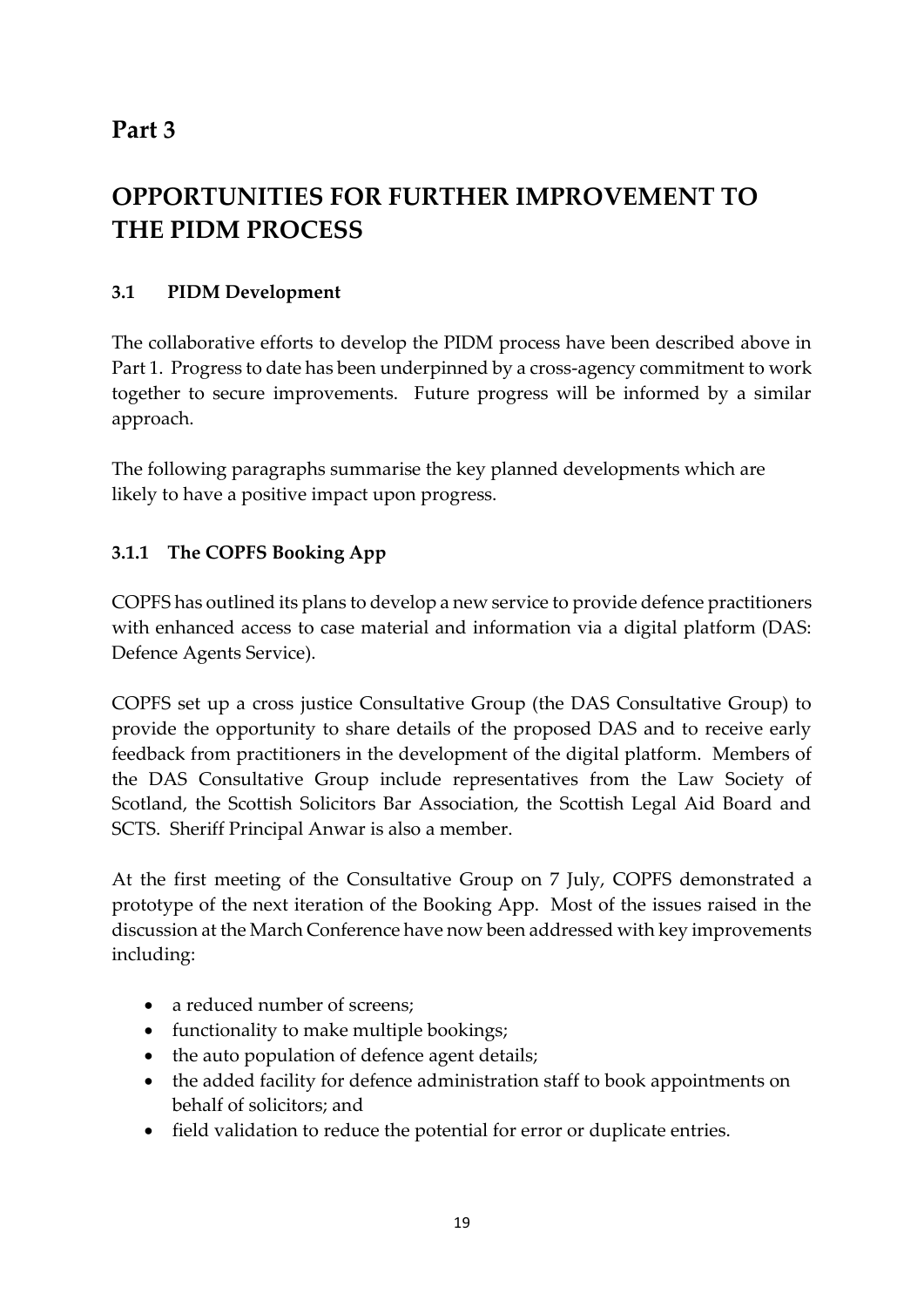The new Booking App, which is expected to be launched in September 2021, was well received by all of those in attendance.



Figures produced by COPFS for Booking App usage by Office to July 2021 are shown below.

## **3.1.2 Qualitative Feedback to COPFS**

SCTS provides regular feedback to COPFS on the quality of the PIDM Reports being received. The purpose of doing so is to encourage consistency and accuracy in the completion of the PIDM Reports. This feedback allows COPFS to review its guidance to staff at a national and local level.

SCTS will continue to provide this feedback. In addition, consideration will also be given to the facilitation of Sheriffdom workshops to provide staff from COPFS, SCTS and defence practitioners the opportunity to provide feedback on the process.

### **3.1.3 Effective Engagement - Evaluation of PIDM outcomes**

Part 2 of this paper reflected on the key outcomes of the PIDM procedure during the period February to July 2021 as reported to the court. It also provided insight into its potential in terms of the resolution and conclusion of cases and early impact on performance at intermediate diet stage, notwithstanding the considerations that have to be applied in that regard.

Data source: COPFS Booking App